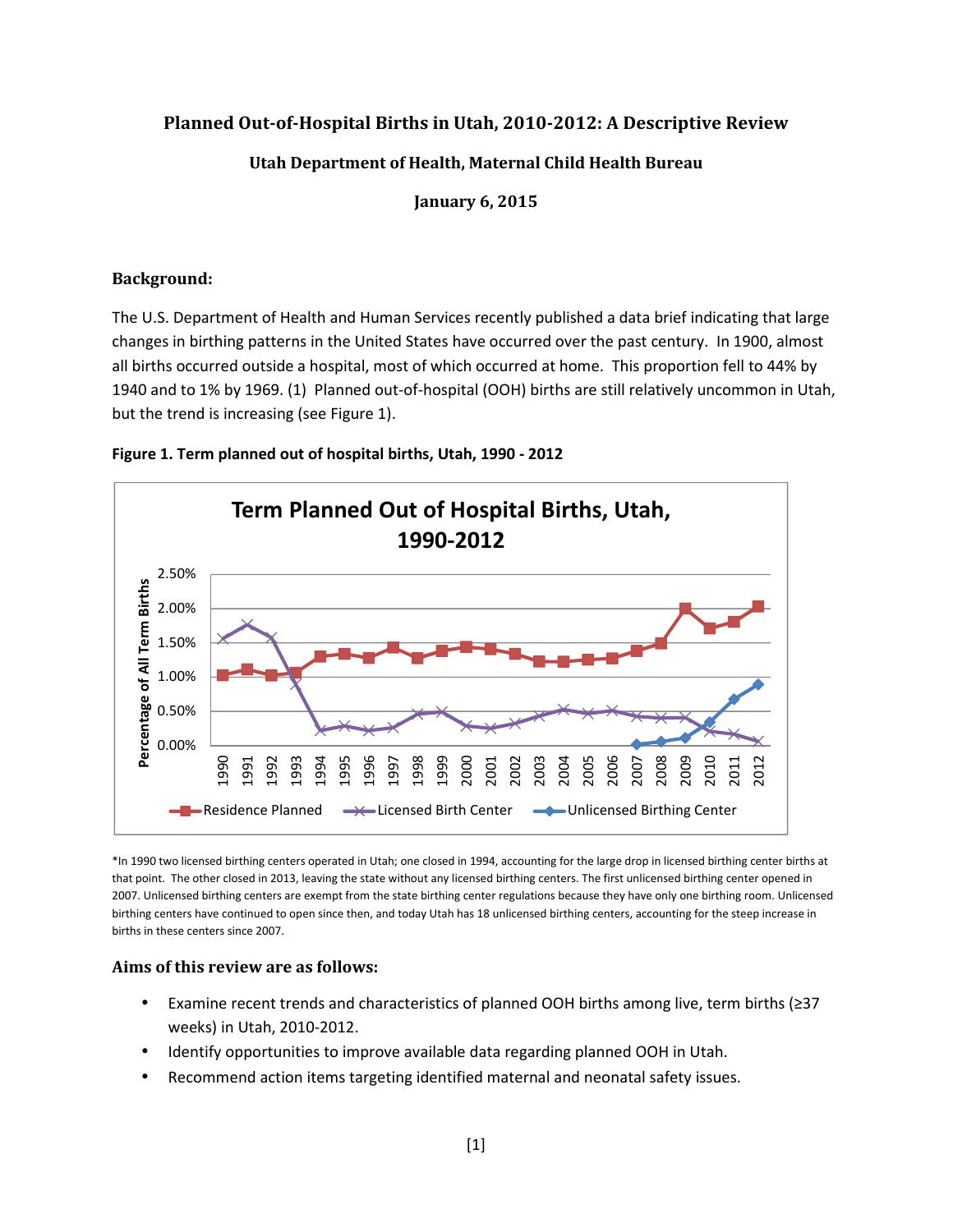## **Methods:**

This report uses birth certificate and death certificate data collected by the Utah Office of Vital Records and Statistics (OVRS). Data reported include 2010-2012 births and deaths. This time period was selected because changes to the Utah birth certificate occurred in 2009 that allowed for more detailed reporting on the three levels of midwives practicing in Utah; certified nurse midwives (CNM), licensed direct entry midwives (LDEM), and unlicensed midwives.

This report examines recent trends and characteristics of planned OOH births among live, term births (≥37 weeks) without lethal anomalies in Utah. The data in this report do not include unplanned OOH births because they are different in nature in that they are emergent and often higher risk. One limitation of these data is that we cannot identify births in women with intent to deliver at home who ultimately deliver in the hospital, which would be included in the hospital delivery data. Data were analyzed using SAS version 9.2.

In order to clarify the various types of out-of-hospital birth settings and birth attendants for the data presented in the report, definitions are included in the appendix for terms used. Utah statutes pertaining to maternity care providers and facilities can also be found in the **APPENDIX.**

## **Descriptive statistics:**

A total of 139,958 live term infants ( $\geq$  37 weeks) were born in Utah during 2010-2012. The majority of Utah births occurred in hospitals (136,265) and were attended by a MD/DO (123,661). Table 1 provides an overview of where Utah births occurred and their birth attendants for 2010-2012.

#### **Table 1.**

| <b>Birth Attendant</b>                         | <b>Total</b> | <b>Hospital</b> | <b>Planned Home</b> | <b>Unlicensed Birth</b><br><b>Center</b> |
|------------------------------------------------|--------------|-----------------|---------------------|------------------------------------------|
| <b>State Total</b>                             | 139,958      | 136,265         | 2,595               | 1,098                                    |
| MD/DO                                          | 123,661      | 123,654         | $***$               | $5*$                                     |
| Naturopathic<br>Physician                      | 163          | 156             | $7*$                | 0                                        |
| <b>Certified Nurse</b><br>Midwife              | 12,421       | 11,800          | 167                 | 454                                      |
| <b>Licensed Direct</b><br><b>Entry Midwife</b> | 1,116        | $\mathbf{0}$    | 647                 | 469                                      |
| <b>Other Midwife</b>                           | 1,811        | 0               | 1,648               | 157                                      |
| Other                                          | 304          | 198             | 98                  | $8*$                                     |
| Out of State Birth<br>- Unknown<br>Attendant   | 482          |                 |                     |                                          |

#### **Live term non-anomalous births by place of birth and birth attendant, Utah residents, 2010-2012**

*\*Use caution in interpreting, the estimate has a coefficient of variation > 30% and is therefore deemed unreliable by Utah Department of Health data reporting standards. \*\*The estimate has been suppressed because 1) The relative standard error is greater than 50% or can't be determined 2) the observed number of events is very small and not appropriate for publication, or 3) it could be used to calculate the number in a cell that has been suppressed.*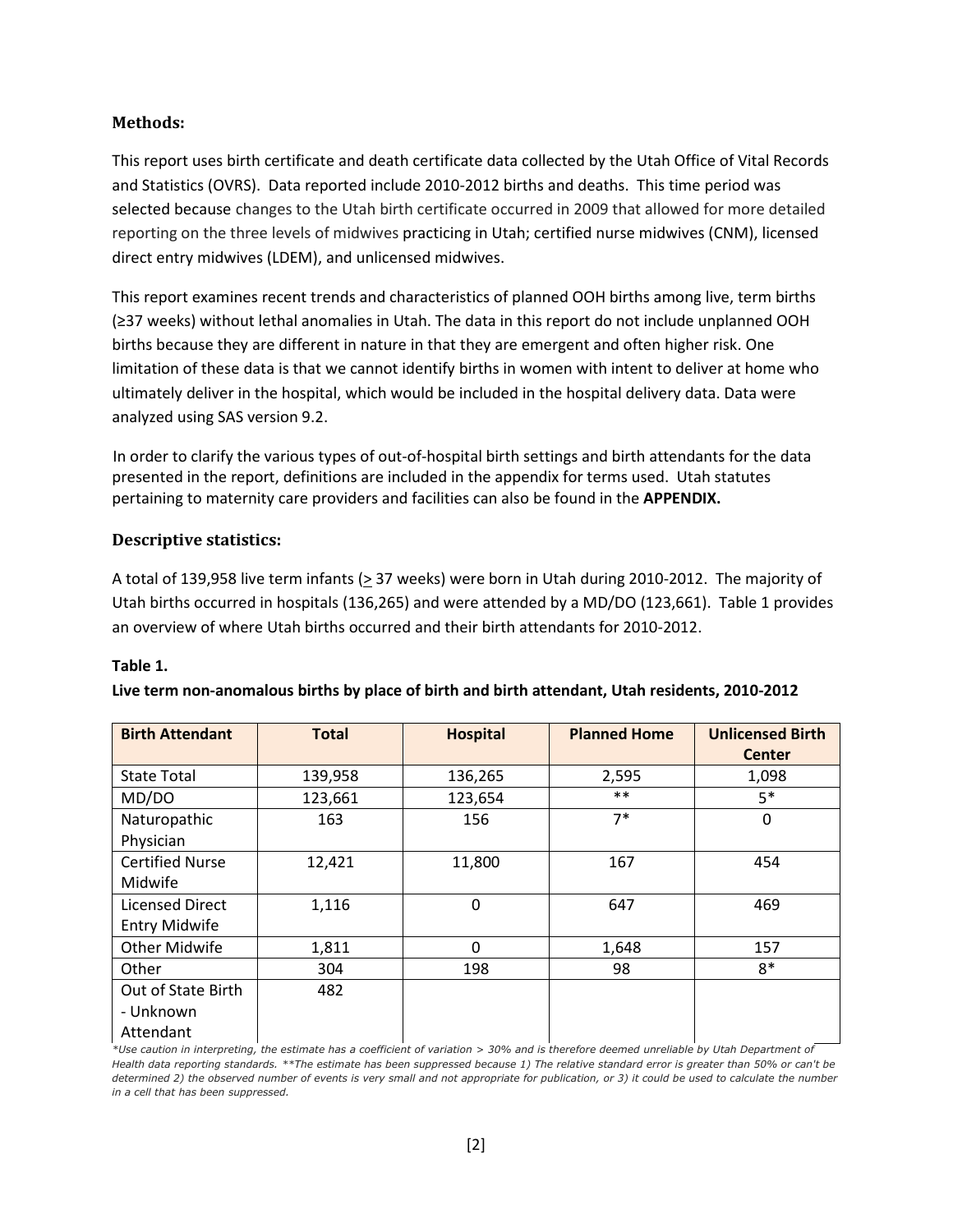

**Figure 1. Percentage of live term non-anomalous OOH births by local health district, 2010-2012**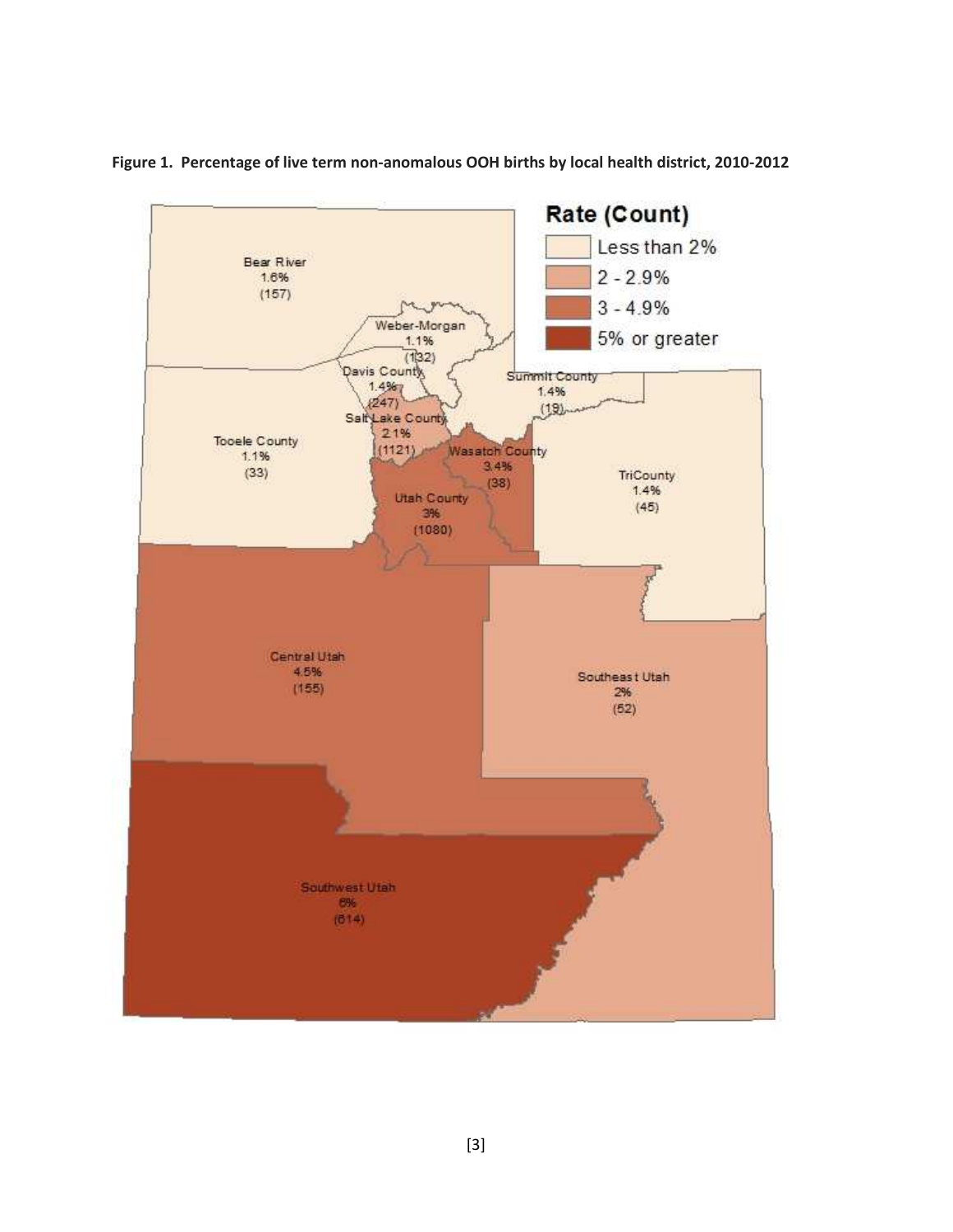

**Figure 2. Distribution of live term non-lethal anomalous OOH births by local health district, 2010-2012**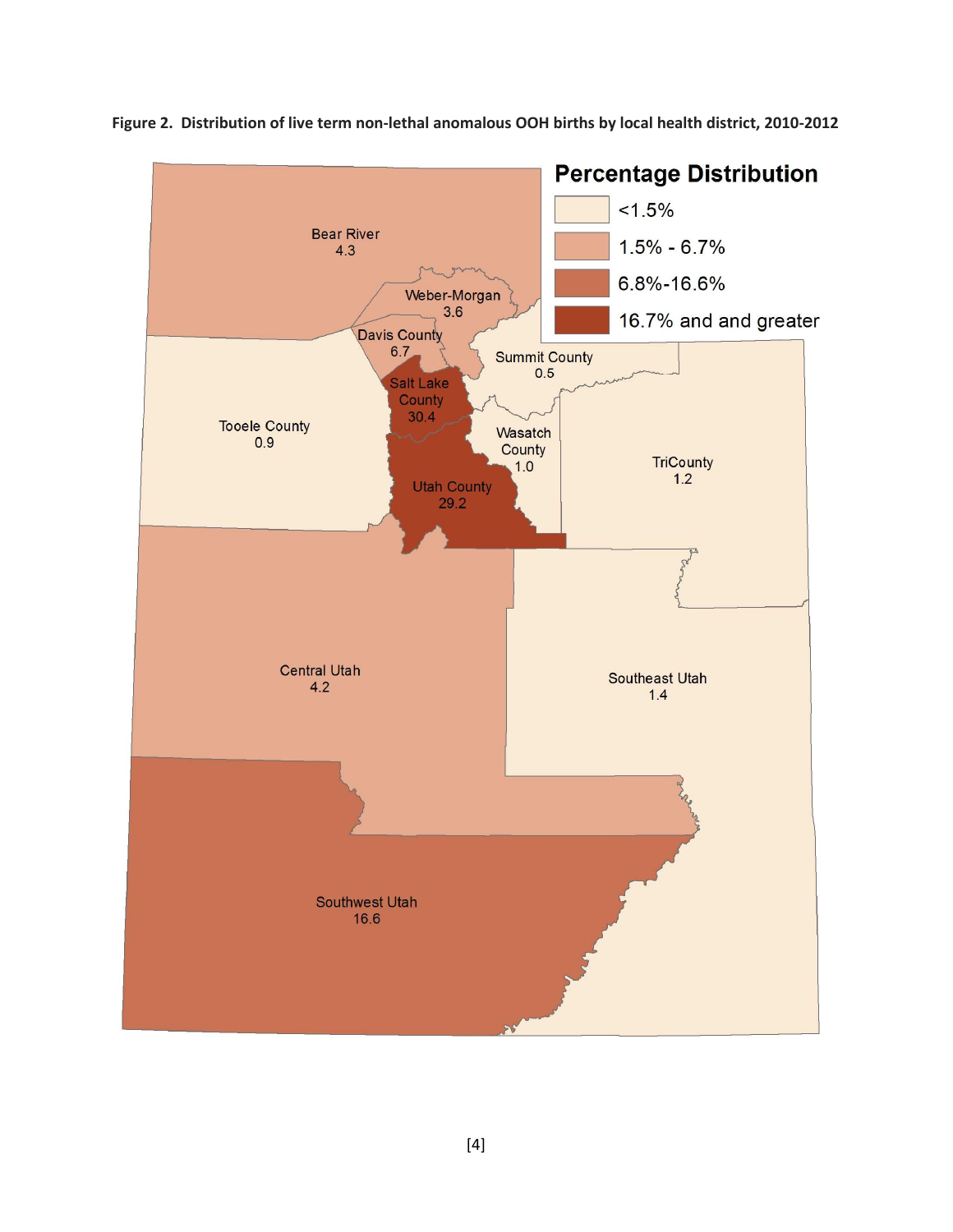The maps depicted on pages 3 and 4 describe where OOH births occurred in Utah during 2010-2012. The first map depicts the rates of OOH births in Utah by mother's local health district of residence. The highest rate of OOH births during these years occurred in the Southwest Utah Public Health Department. The second map depicts the percentage distribution based on the population as a whole and is reflective of where the highest population in the state resides, in the Salt Lake and Utah County health districts.

Women who planned out-of-hospital births (home, birth center) compared to women who planned inhospital births tended to be older, white and non-Hispanic, married, and of rural residence. Women having births in the out-of-hospital setting also tended to be at a healthier weight prior to pregnancy, have had five or more prior births and to have paid for their deliveries out of pocket. See Table 2 for more detailed information on demographics. It should be noted that while women who chose OOH births had dramatically higher rates of self-pay than those who chose the hospital setting, one cannot assume that they were uninsured at the time of delivery. Because most insurance companies will not pay for OOH births, women who chose this setting must pay out of pocket for these services. This report is based on birth certificate data that capture the payer for the delivery. Data on insurance status at time of delivery are currently not available.

In addition, women who planned OOH births compared to women with in-hospital births were more likely to have no prenatal care (home birth 1.9% vs. hospital 0.3%) or inadequate prenatal care, as defined by the Kotelchuck Index<sup>‡</sup> (home birth 39.1%, birth center 30.5% vs. hospital 14.9%), and were less likely to begin care in the first trimester (home birth 52.9%, birth center 48.5%, vs. hospital 75.3%). Table 2 provides more detail of demographic and health care characteristics of women by their choice of birth place.

| <b>Characteristic</b>    | <b>Total</b><br><b>Births</b> | <b>Hospital</b> |      | <b>Planned Home</b> |      | <b>Unlicensed Birth</b><br><b>Center</b> |      |
|--------------------------|-------------------------------|-----------------|------|---------------------|------|------------------------------------------|------|
|                          |                               | No.             | %    | No.                 | %    | No.                                      | %    |
| <b>Total Term Births</b> | 140,058                       | 136,364         | 97.4 | 2,596               | 1.9  | 1,098                                    | 0.8  |
| <b>Mother's Age</b>      |                               |                 |      |                     |      |                                          |      |
| $20$                     | 7,277                         | 7,183           | 5.3  | 86                  | 3.3  | $8*$                                     | 0.7  |
| $20 - 24$                | 32,646                        | 31,983          | 23.5 | 472                 | 18.2 | 191                                      | 17.4 |
| $25 - 29$                | 48,986                        | 47,675          | 35.0 | 869                 | 33.6 | 442                                      | 40.3 |
| 30-34                    | 35,934                        | 34,918          | 25.7 | 737                 | 28.5 | 279                                      | 25.5 |
| $35 - 39$                | 12,732                        | 12,242          | 9.0  | 344                 | 13.3 | 146                                      | 13.3 |
| $40+$                    | 2.214                         | 2,103           | 1.6  | 81                  | 3.1  | 30                                       | 2.7  |
|                          |                               |                 |      |                     |      |                                          |      |

| Table 2. Maternal characteristics of live term non-anomalous births by place of birth, Utah residents, |  |
|--------------------------------------------------------------------------------------------------------|--|
| 2010-2012                                                                                              |  |

Table 2 continued on pages 6 and 7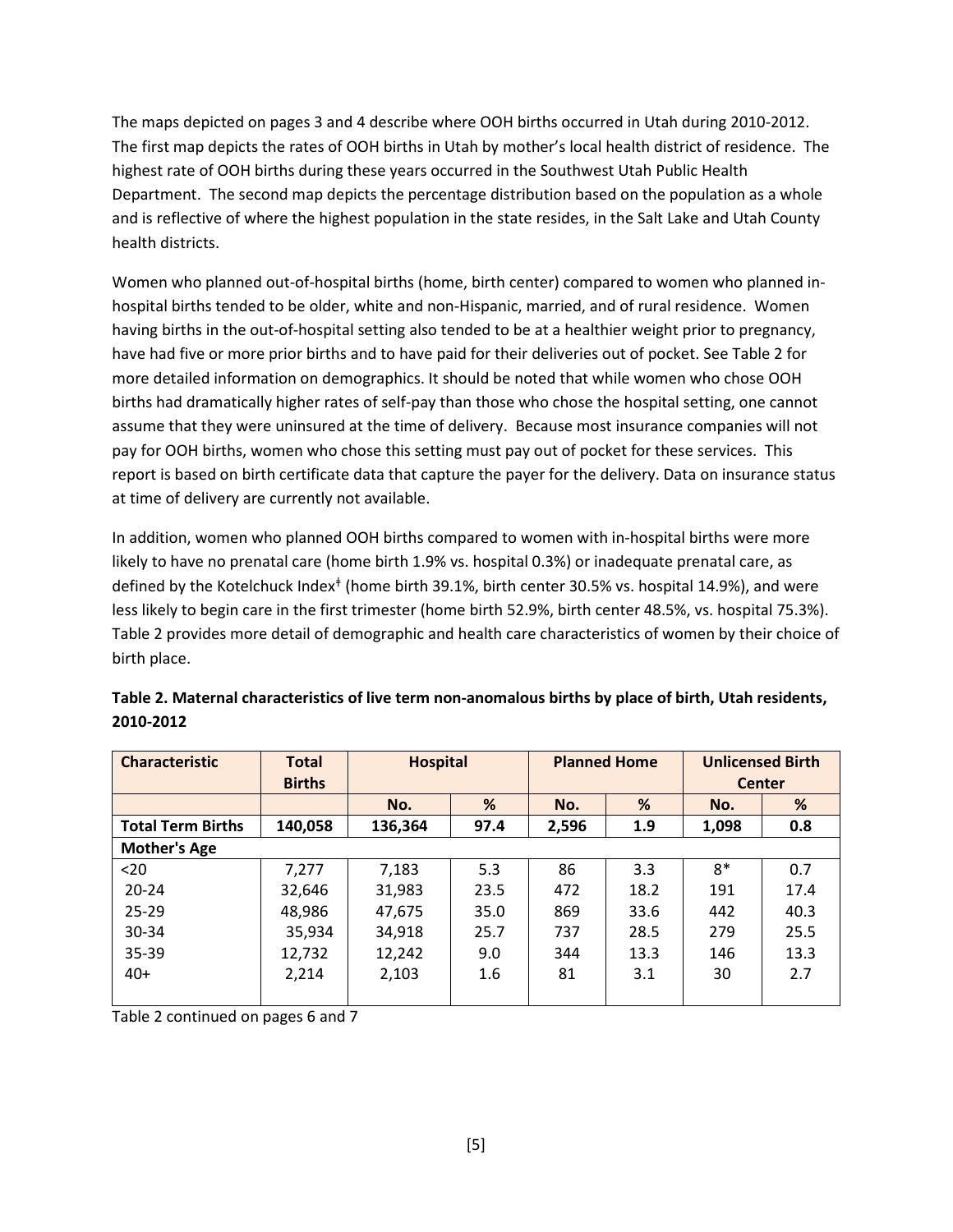**Table 2. Maternal characteristics of live term non-anomalous births by place of birth, Utah residents, 2010-2012 (continued)** 

| <b>Characteristic</b>     | <b>Total</b>  | <b>Hospital</b> |      | <b>Planned Home</b> |        | <b>Unlicensed Birth</b> |       |
|---------------------------|---------------|-----------------|------|---------------------|--------|-------------------------|-------|
|                           | <b>Births</b> |                 |      |                     |        | <b>Center</b>           |       |
|                           |               | No.             | %    | No.                 | %      | No.                     | %     |
| <b>Mother's Race</b>      |               |                 |      |                     |        |                         |       |
| White                     | 121,693       | 118,083         | 86.7 | 2539                | 97.8   | 1,071                   | 97.5  |
| <b>Black</b>              | 1,542         | 1,535           | 1.1  | $***$               | $***$  | $***$                   | $***$ |
| American Indian           | 1,714         | 1,704           | 1.3  | $6*$                | $0.2*$ | $***$                   | $***$ |
| Asian                     | 2,807         | 2,787           | 2.1  | 13                  | 0.5    | $7*$                    | 0.6   |
| Hawaiian/PI               | 2,045         | 2,033           | 1.5  | $10*$               | $0.4*$ | $***$                   | $***$ |
| Other                     | 8,928         | 8,908           | 6.5  | 14                  | 0.5    | $6*$                    | 0.6   |
| Unknown                   | 1,229         | 1,215           | 0.9  | $10*$               | $0.4*$ | $***$                   | $***$ |
| <b>Hispanic Ethnicity</b> |               |                 |      |                     |        |                         |       |
| No                        | 115,747       | 112,186         | 82.4 | 2,498               | 96.4   | 1,063                   | 97.1  |
| Yes                       | 21,143        | 21,029          | 15.5 | 84                  | 3.2    | $**$                    | $***$ |
| Unknown                   | 2,902         | 2,890           | 2.1  | 10                  | 0.4    | 30                      | 2.7   |
| <b>Marital Status</b>     |               |                 |      |                     |        |                         |       |
| Married                   | 113,976       | 110,698         | 81.3 | 2,244               | 86.5   | 1,034                   | 94.2  |
| Unmarried                 | 25957         | 25,543          | 18.8 | 350                 | 13.5   | 64                      | 5.8   |
| <b>Mother's Education</b> |               |                 |      |                     |        |                         |       |
| $≤8th$ grade              | 3,086         | 3,024           | 2.2  | 27                  | 1.04   | 35                      | 3.2   |
| Some high school          | 12,970        | 12,715          | 9.3  | 158                 | 6.1    | 97                      | 8.8   |
| High School Grad          | 26,042        | 25,410          | 18.7 | 482                 | 18.6   | 150                     | 13.7  |
| Some college              | 36,995        | 35,928          | 26.4 | 793                 | 30.6   | 274                     | 25.0  |
| Associate's               | 16,446        | 15,991          | 11.7 | 339                 | 13.1   | 116                     | 10.6  |
| Bachelor's                | 33,949        | 32,975          | 24.2 | 638                 | 24.6   | 336                     | 30.6  |
| Master's                  | 5,761         | 5,595           | 4.1  | 106                 | 4.1    | 60                      | 5.5   |
| Doctoral                  | 1,451         | 1,403           | 1.0  | 26                  | 1.0    | 22                      | 2.0   |
| Unknown                   | 3,185         | 3,153           | 2.3  | 25                  | 1.0    | $\overline{7}$          | 0.6   |
| <b>Source of Payment</b>  |               |                 |      |                     |        |                         |       |
| Medicaid                  | 38,465        | 38,305          | 28.2 | 20                  | 0.8    | 140                     | 12.8  |
| Private Insurance         | 81,080        | 80,919          | 59.6 | 108                 | 4.2    | 53                      | 4.9   |
| Self-Pay                  | 8,620         | 5,345           | 3.9  | 2,386               | 92.0   | 889                     | 81.3  |
| <b>IHS</b>                | 35            | 35              | 0.03 | 70                  | 0      | $\pmb{0}$               | n/a   |
| <b>CHAMPUS</b>            | 2,477         | 2,472           | 1.8  | $**$                | $**$   | $***$                   | $***$ |
| <b>Other Govt</b>         | 1,272         | 1,266           | 0.93 | $\ast\ast$          | $**$   | $***$                   | $***$ |
| <b>CHIP</b>               | 104           | 104             | 0.08 | 0                   | 0      | 0                       | n/a   |
| Other                     | 1,149         | 1,080           | 0.8  | 65                  | 2.5    | $***$                   | $***$ |
| Unknown                   | 6,298         | 6,288           | 4.6  | 9                   | 0.35   | $***$                   | $***$ |
| <b>Initiation of Care</b> |               |                 |      |                     |        |                         |       |
| <b>1st Trimester</b>      | 104,409       | 102,569         | 75.3 | 1,259               | 48.6   | 581                     | 52.9  |
| 2nd Trimester             | 24,545        | 23,271          | 17.1 | 943                 | 36.3   | 331                     | 30.1  |
| 3rd Trimester             | 4,886         | 4,493           | 3.3  | 263                 | 10.1   | 130                     | 11.8  |
| No Care                   | 426           | 376             | 0.3  | 50                  | 1.9    | 0                       | n/a   |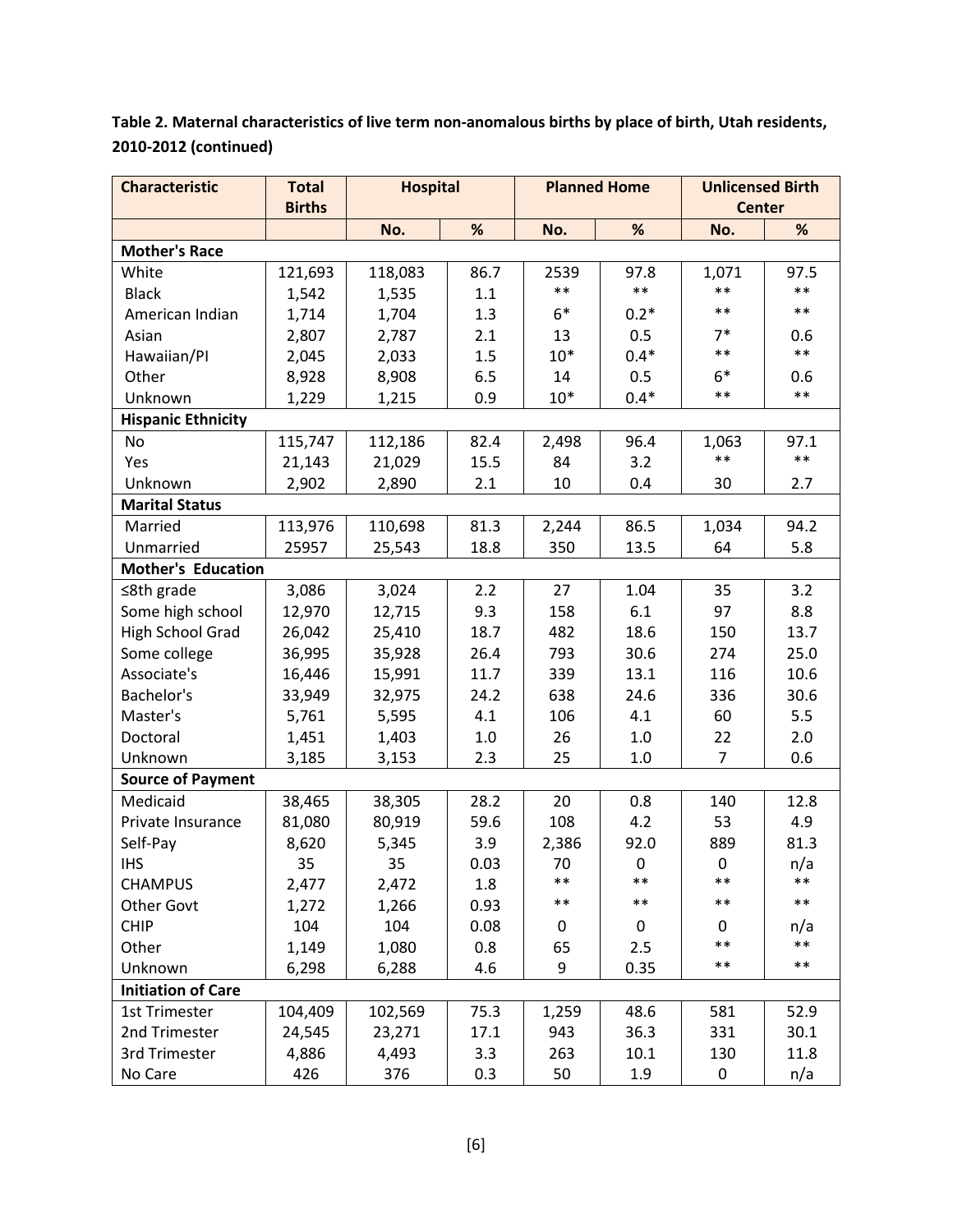| Table 2. Maternal characteristics of live term non-anomalous births by place of birth, Utah residents, |
|--------------------------------------------------------------------------------------------------------|
| 2010-2012 (continued)                                                                                  |

| <b>Characteristic</b>                                                                                                                                        | <b>Total</b><br><b>Births</b>        | <b>Hospital</b> |      | <b>Planned Home</b> |       | <b>Unlicensed Birth</b><br><b>Center</b> |       |
|--------------------------------------------------------------------------------------------------------------------------------------------------------------|--------------------------------------|-----------------|------|---------------------|-------|------------------------------------------|-------|
|                                                                                                                                                              |                                      | No.             | %    | No.                 | %     | No.                                      | %     |
| Prenatal Care <sup>+</sup>                                                                                                                                   |                                      |                 |      |                     |       |                                          |       |
| Adequate                                                                                                                                                     | 112,774                              | 110,522         | 85.1 | 1,529               | 60.9  | 723                                      | 69.5  |
| Inadequate                                                                                                                                                   | 20,684                               | 19,384          | 14.9 | 982                 | 39.1  | 318                                      | 30.5  |
|                                                                                                                                                              | <b>Pre-Pregnancy Body Mass Index</b> |                 |      |                     |       |                                          |       |
| Underweight                                                                                                                                                  | 6,267                                | 6,045           | 4.6  | 170                 | 6.6   | 52                                       | 4.8   |
| Normal                                                                                                                                                       | 75,491                               | 73,090          | 55.1 | 1,691               | 65.5  | 710                                      | 66.0  |
| Overweight                                                                                                                                                   | 30,850                               | 30,174          | 22.8 | 464                 | 18.0  | 212                                      | 19.7  |
| Obese                                                                                                                                                        | 23,665                               | 23,308          | 17.6 | 255                 | 9.9   | 102                                      | 9.5   |
| <b>Smoked in Last Trimester</b>                                                                                                                              |                                      |                 |      |                     |       |                                          |       |
| Yes                                                                                                                                                          | 4,393                                | 4,385           | 3.2  | $**$                | $***$ | $***$                                    | $***$ |
| No                                                                                                                                                           | 135,565                              | 131,880         | 96.8 | 2,591               | 99.9  | 1,094                                    | 99.6  |
| <b>Number of Previous Live Births</b>                                                                                                                        |                                      |                 |      |                     |       |                                          |       |
| No prior births                                                                                                                                              | 45,557                               | 44,830          | 32.9 | 431                 | 16.6  | 296                                      | 27.0  |
| 1-5 prior births                                                                                                                                             | 92,161                               | 89,611          | 65.8 | 1,860               | 71.7  | 690                                      | 62.8  |
| $6 + prior births$                                                                                                                                           | 2,084                                | 1,670           | 1.2  | 302                 | 11.7  | 112                                      | 10.2  |
| <b>Residence</b>                                                                                                                                             |                                      |                 |      |                     |       |                                          |       |
| Urban                                                                                                                                                        | 107,907                              | 105,331         | 75.3 | 1,798               | 69.3  | 778                                      | 70.9  |
| Rural<br>the control is interesting the entirepreneur and firstnaped installance (2007 and is therefore decreed mead intellectually belief the Department of | 32,051                               | 30,934          | 22.1 | 797                 | 30.7  | 320                                      | 29.1  |

\*Use caution in interpreting, the estimate has a coefficient of variation > 30% and is therefore deemed unreliable by Utah Department of Health standards.

\*\*The estimate has been suppressed because 1) The relative standard error is greater than 50% or when the relative standard error can't be determined or 2) the observed number of events is very small and not appropriate for publication.

ǂ Kotelchuck Index: uses two crucial elements obtained from birth certificate data: initiation of prenatal care and the number of prenatal visits began until delivery based on gestational age at delivery.

As expected, women who planned OOH births (home birth, unlicensed birth center) compared to women who planned in-hospital births tended to have lower rates of medical intervention including:

|                                         |         | Home Unlicensed Birth Center | Hospital |
|-----------------------------------------|---------|------------------------------|----------|
| Epidural/Spinal anesthesia<br>$\bullet$ | 0%      | 0%                           | 87%      |
| Induction of labor<br>$\bullet$         | $0.7\%$ | 0.8%                         | 19.3%    |
| Augmentation of labor<br>$\bullet$      | 2.9%    | 5.1%                         | 31.8%    |
| Primary cesarean delivery               | 0%      | 0%                           | 14.4%    |

In addition, women who had planned out-of-hospital births compared to women who had in-hospital births tended to have a lower risk profile with the exception of higher rates of PROM >12 hours, precipitous labor (<3 hours) and prolonged labor (>20 hours).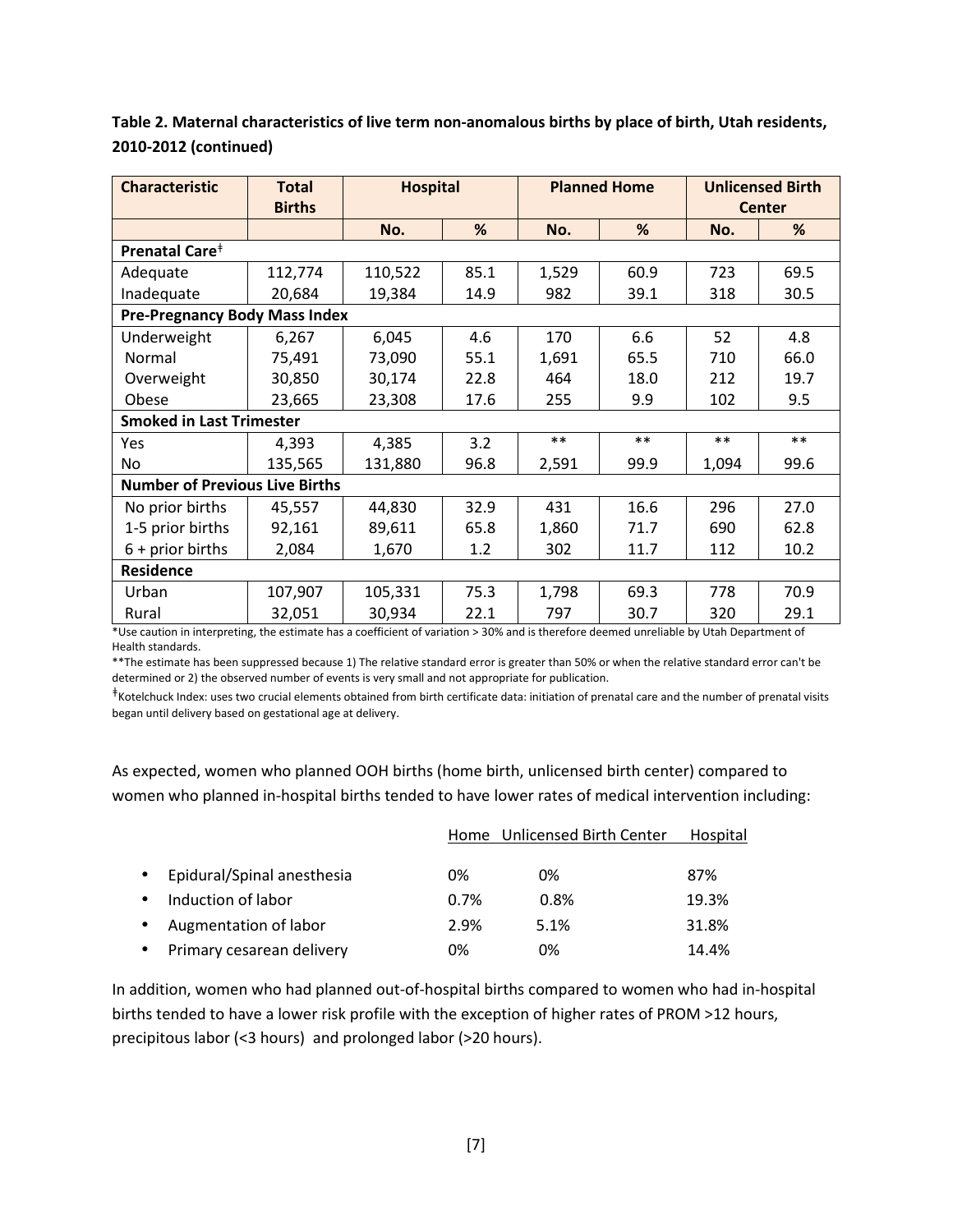Table 3 provides an overview of characteristics of labor and delivery, method of delivery, and maternal and infant conditions by place of birth.

| <b>Health</b><br><b>Characteristics</b>      | <b>Total</b><br><b>Births</b> | <b>Hospital</b> |      |             | <b>Planned Home</b> | <b>Unlicensed Birth</b><br><b>Center</b> |        |
|----------------------------------------------|-------------------------------|-----------------|------|-------------|---------------------|------------------------------------------|--------|
|                                              | No.                           | No.             | %    | No.         | %                   | No.                                      | %      |
| Total term births                            | 140,058                       | 136,364         | 97.4 | 2,596       | 1.9                 | 1,098                                    | 0.8    |
| <b>Characteristics of Labor and Delivery</b> |                               |                 |      |             |                     |                                          |        |
| Premature                                    | 688                           | 621             | 0.5  | 53          | 2.0                 | 14                                       | 1.3    |
| rupture of                                   |                               |                 |      |             |                     |                                          |        |
| membranes                                    |                               |                 |      |             |                     |                                          |        |
| Precipitous labor                            | 2,577                         | 2,309           | 1.7  | 228         | 8.8                 | 40                                       | 3.6    |
| Prolonged labor                              | 1,014                         | 948             | 0.7  | 47          | 1.8                 | 19                                       | 1.7    |
| Induction of                                 | 26,306                        | 26,278          | 19.3 | 19          | 0.7                 | 9                                        | 0.8    |
| labor                                        |                               |                 |      |             |                     |                                          |        |
| Augmentation of                              | 43,511                        | 43,380          | 31.8 | 75          | 2.9                 | 56                                       | 5.1    |
| labor                                        |                               |                 |      |             |                     |                                          |        |
| Epidural/spinal                              | 118,578                       | 118,578         | 87.0 | $\mathbf 0$ | n/a                 | $\mathbf 0$                              | n/a    |
| anesthesia                                   |                               |                 |      |             |                     |                                          |        |
| Non-Vertex                                   | 798                           | 771             | 0.6  | 23          | 0.9                 | $**$                                     | $***$  |
| presentation                                 |                               |                 |      |             |                     |                                          |        |
| Moderate/Heavy                               | 7,058                         | 7,004           | 5.1  | 48          | 1.9                 | $6*$                                     | $0.6*$ |
| meconium                                     |                               |                 |      |             |                     |                                          |        |
| staining                                     |                               |                 |      |             |                     |                                          |        |
| Fetal intolerance                            | 11,347                        | 11,329          | 8.3  | 13          | 0.5                 | $5*$                                     | $0.5*$ |
| of labor                                     |                               |                 |      |             |                     |                                          |        |
| Chorioamnionitis                             | 4,796                         | 4,795           | 3.5  | $**$        | $***$               | $\mathbf 0$                              | n/a    |
| <b>Method of Delivery</b>                    |                               |                 |      |             |                     |                                          |        |
| Vaginal                                      | 108,724                       | 105,083         | 77.1 | 2,556       | 98.5                | 1,085                                    | 98.9   |
| Vaginal birth                                | 2,138                         | 2,088           | 1.5  | 38          | 1.5                 | 12                                       | 1.1    |
| after Cesarean                               |                               |                 |      |             |                     |                                          |        |
| section                                      |                               |                 |      |             |                     |                                          |        |
| Primary                                      | 19,648                        | 19,648          | 14.4 | $\mathbf 0$ | n/a                 | $\mathbf 0$                              | n/a    |
| Cesarean section                             |                               |                 |      |             |                     |                                          |        |
| Repeat Cesarean                              | 9,370                         | 9,370           | 6.9  | $\mathbf 0$ | n/a                 | $\mathbf 0$                              | n/a    |
| section                                      |                               |                 |      |             |                     |                                          |        |
| <b>Maternal Conditions</b>                   |                               |                 |      |             |                     |                                          |        |
| <b>Multiples</b>                             | 1,824                         | 1,789           | 1.3  | 28          | 1.1                 | $7*$                                     | $0.6*$ |
| Diabetes-                                    | 5,064                         | 5,032           | 3.7  | $9*$        | $0.4*$              | 19                                       | 1.7    |
| Gestational                                  |                               |                 |      |             |                     |                                          |        |
| Diabetes-                                    | 876                           | 862             | 0.6  | $**$        | $**$                | $10*$                                    | $0.9*$ |
| Chronic                                      |                               |                 |      |             |                     |                                          |        |

# **Table 3. Characteristics of labor and delivery, method of delivery and maternal and infant conditions of live term non-anomalous births by place of birth, Utah residents, 2010-2012**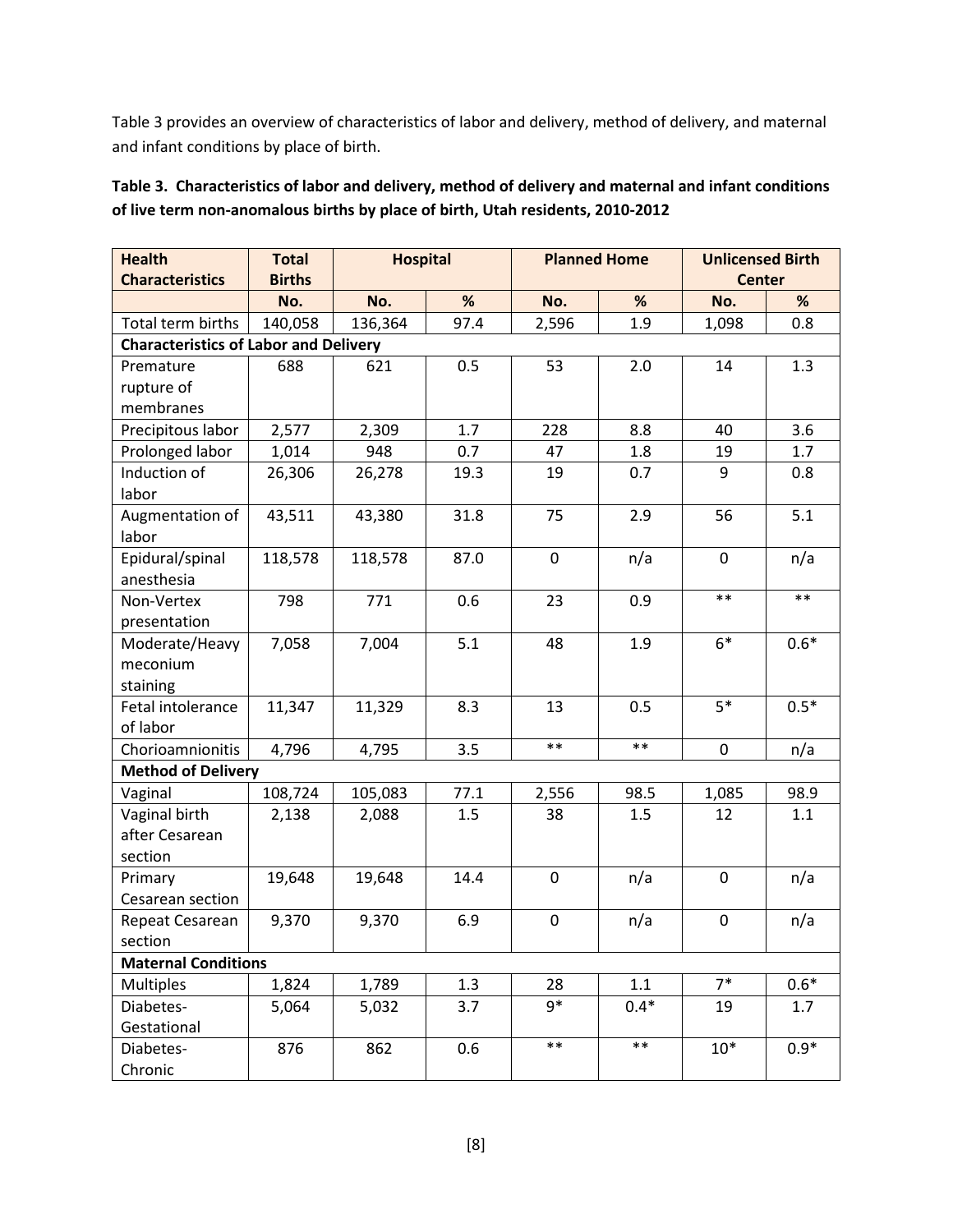**Table 3. Characteristics of labor and delivery, method of delivery and maternal and infant conditions of live term non-anomalous births by place of birth, Utah residents, 2010-2012 (continued)** 

| <b>Health</b>                    | <b>Total</b>                           | <b>Hospital</b> |      |             | <b>Planned Home</b> | <b>Unlicensed Birth</b> |        |  |  |
|----------------------------------|----------------------------------------|-----------------|------|-------------|---------------------|-------------------------|--------|--|--|
| <b>Characteristics</b>           | <b>Births</b>                          |                 |      |             |                     | <b>Center</b>           |        |  |  |
|                                  | No.                                    | No.             | %    | No.         | %                   | No.                     | %      |  |  |
|                                  | <b>Maternal Conditions (continued)</b> |                 |      |             |                     |                         |        |  |  |
| Hypertension-                    | 1,103                                  | 1,098           | 0.8  | $***$       | $***$               | $***$                   | $***$  |  |  |
| Chronic                          |                                        |                 |      |             |                     |                         |        |  |  |
| Hypertension-                    | 6,140                                  | 6,128           | 4.5  | $8*$        | $0.3*$              | $* *$                   | $***$  |  |  |
| Gestational                      |                                        |                 |      |             |                     |                         |        |  |  |
| <b>Group B Strep</b>             | 26,268                                 | 25,970          | 19.1 | 161         | 6.2                 | 137                     | 12.5   |  |  |
| Maternal                         | 1,061                                  | 1,050           | 0.8  | $8*$        | $0.3*$              | $**$                    | $**$   |  |  |
| transfusion                      |                                        |                 |      |             |                     |                         |        |  |  |
| Perineal                         | 2,266                                  | 2,209           | 1.6  | 33          | 1.3                 | 24                      | 2.2    |  |  |
| laceration                       |                                        |                 |      |             |                     |                         |        |  |  |
| Ruptured uterus                  | 25                                     | 24              | 0.02 | $\mathbf 0$ | n/a                 | $**$                    | $**$   |  |  |
| Mat. Adm. to                     | 90                                     | 86              | 0.06 | $**$        | $**$                | 0                       | n/a    |  |  |
| intensive care                   |                                        |                 |      |             |                     |                         |        |  |  |
| Unplanned                        | 270                                    | 257             | 0.2  | $9*$        | $0.3*$              | $**$                    | $***$  |  |  |
| <b>Operating Room</b>            |                                        |                 |      |             |                     |                         |        |  |  |
| procedure                        |                                        |                 |      |             |                     |                         |        |  |  |
| <b>Characteristics of Infant</b> |                                        |                 |      |             |                     |                         |        |  |  |
| Immediate                        | 4,182                                  | 4,122           | 3.0  | 45          | 1.7                 | 15                      | 1.4    |  |  |
| Assisted                         |                                        |                 |      |             |                     |                         |        |  |  |
| ventilation                      |                                        |                 |      |             |                     |                         |        |  |  |
| Assisted                         | 1,586                                  | 1,579           | 1.2  | $6*$        | $0.2*$              | $**$                    | $**$   |  |  |
| ventilation 6+                   |                                        |                 |      |             |                     |                         |        |  |  |
| hours#                           |                                        |                 |      |             |                     |                         |        |  |  |
| Neonatal                         | 1,240                                  | 1,196           | 0.9  | 34          | 1.3                 | $10*$                   | $0.9*$ |  |  |
| transfer                         |                                        |                 |      |             |                     |                         |        |  |  |
| Admission to                     | 8,238                                  | 8,198           | 6.1  | 29          | 1.1                 | $11*$                   | $1.0*$ |  |  |
| <b>NICU</b>                      |                                        |                 |      |             |                     |                         |        |  |  |
| Surfactant                       | 856                                    | 852             | 0.6  | $**$        | $**$                | $\overline{0}$          | n/a    |  |  |
| therapy                          |                                        |                 |      |             |                     |                         |        |  |  |
| Antibiotics                      | 7,188                                  | 7,169           | 5.3  | 17          | 0.7                 | $***$                   | $***$  |  |  |
| Seizure                          | 72                                     | 69              | 0.05 | $***$       | $**$                | $\mathbf{0}$            | n/a    |  |  |

\*Use caution in interpreting, the estimate has a coefficient of variation >30% and is therefore deemed unreliable by Utah Department of Health data reporting standards.

\*\*The estimate has been suppressed because 1) The relative standard error is greater than 50% or can't be determined 2) the observed number of events is very small and not appropriate for publication.

*ⱡ* Infant given manual breaths for any duration with bag and mask or bag and endotracheal tube within the first several minutes from birth.

*ⱡⱡ*Infant given mechanical ventilation (breathing assistance) by any method for > 6 hours including conventional, high frequency and/or continuous positive pressure (CPAP).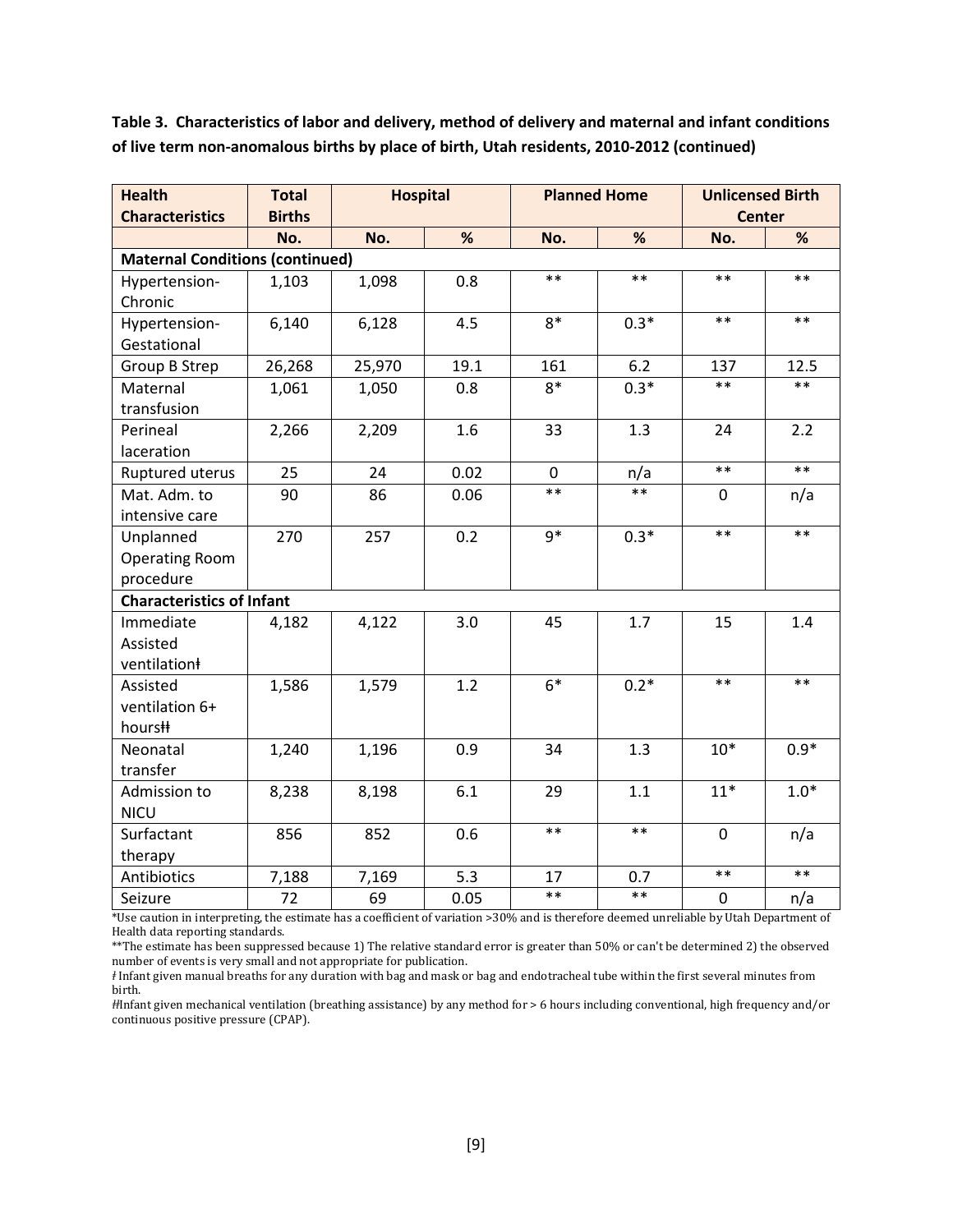# **Outcomes of intended OOH and in-hospital births:**

Neonatal mortality among the entire cohort was studied in order to assess outcomes of planned OOH births. Neonatal mortality is defined as a death occurring during the first 28 complete days of age and is an important measure of newborn and maternal health status and prenatal and postnatal medical care. In reviewing neonatal deaths, we found that while the largest number of neonatal deaths occurred among infants delivered in hospitals, the rate of neonatal death was more than double in the intended home birth setting. The higher rate of neonatal mortality for planned OOH births in Utah mirrors a recently published meta-analysis in which women who had planned homebirths had lower rates of obstetric intervention and maternal morbidities but higher rates of neonatal mortality. (2)

We are limited in our ability to further analyze data by birth attendant or rigorously assess outcomes in this analysis by the relatively small numbers in the OOH birth cohort. The Utah live birth certificate did not include details on birth facility and type of attendant at delivery until 2010. Table 4 provides an overview of neonatal deaths by planned place of delivery.

|               | <b>Hospital</b>               | <b>Home Intended</b> |                               | <b>Unlicensed Birth Center</b> |                                      |
|---------------|-------------------------------|----------------------|-------------------------------|--------------------------------|--------------------------------------|
| <b>Number</b> | Rate per 1,000<br>live births | <b>Number</b>        | Rate per 1,000<br>live births | <b>Number</b>                  | Rate per 1,000 live<br><b>births</b> |
| $N = 136$     | 1.0                           | $N=6$                | 2.3                           | $***$                          | $* *$                                |
|               | (95% C.I. 0.8, 1.1)           |                      | (95% C.I. 1.0, 5.1)           |                                |                                      |

| Table 4. Term non-lethal anomalous neonatal deaths by place of birth, Utah residents, 2010-2012 |  |
|-------------------------------------------------------------------------------------------------|--|
|-------------------------------------------------------------------------------------------------|--|

\*\*The rate has been suppressed because the observed number of events is very small and not appropriate for publication.

# **Perinatal Mortality Review Committee findings:**

The Utah Department of Health's (UDOH) Perinatal Mortality Review (PMR) Program is overseen by the Maternal Child Health Bureau and is situated within the Maternal and Infant Health Program. The PMR Program has been in existence since 1995 and reviews all infant deaths (non-anomalous) due to perinatal conditions in Utah through a detailed case-review process. The PMR Committee is comprised of perinatal health care providers from the various health systems operating in Utah. The Committee meets monthly to complete case reviews of infant deaths and to make recommendations based on the reviews. Information gleaned from these reviews is considered for program planning and development by the UDOH.

Between 2009 and 2012 four term out-of-hospital neonatal deaths were reviewed by the Perinatal Mortality Review Committee

- All four deaths were cared for by unlicensed (lay) direct entry midwives
- The PMR Committee deemed that two of the four deaths had a strong chance of being prevented; in one, a good chance that the death could have been prevented and in one, some chance that the death could have been prevented.(scale=none, some, good, strong)
- Recommendations of the PMR Committee on these four deaths included the following:
	- o More timely transport of mother and/or infant to hospital when complications present
	- o Assure homebirth practitioners and emergency medical system personnel are adequately trained in neonatal resuscitation and have appropriate equipment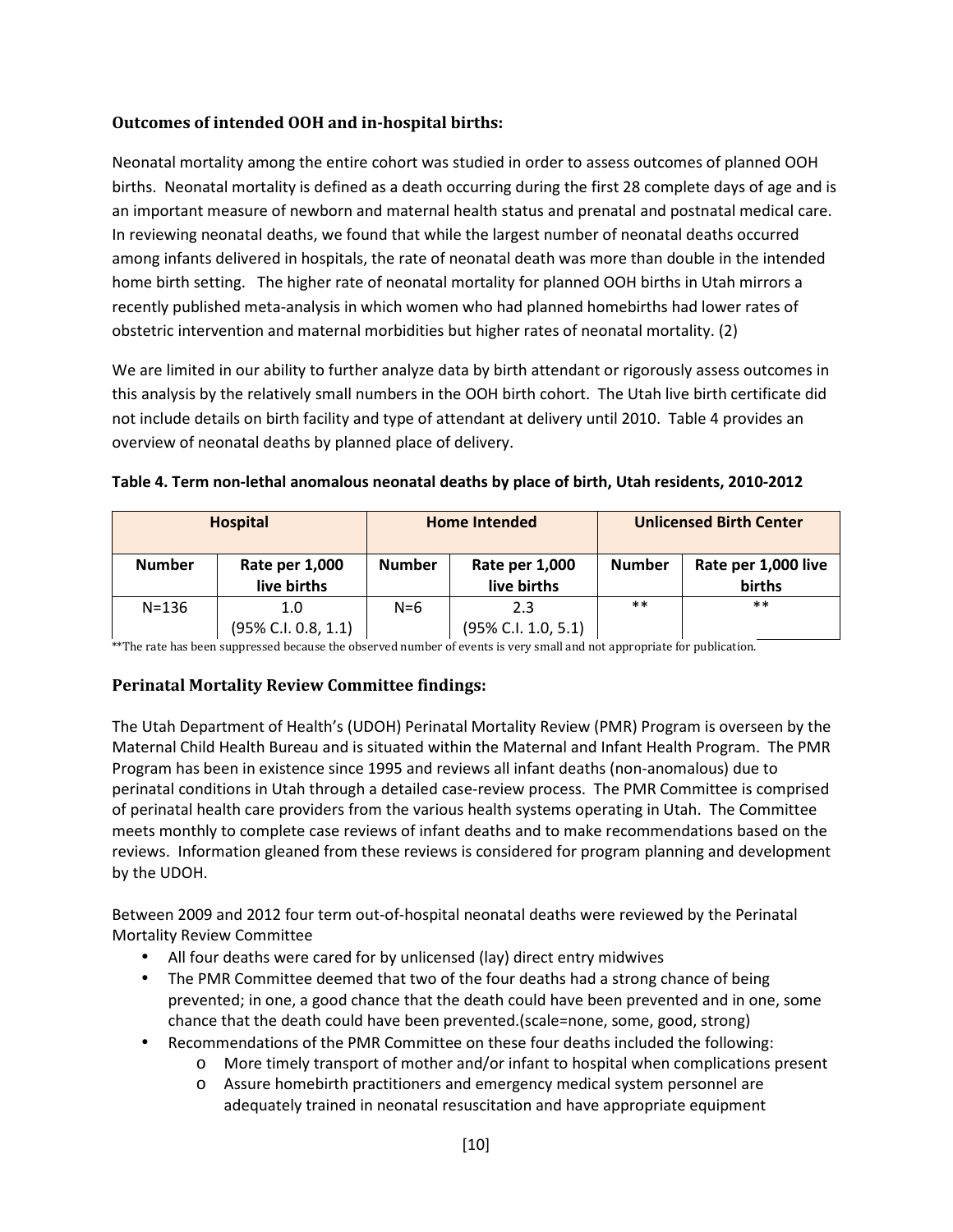## **Summary of Findings**

**Limitations:** One limitation of this study is that we were not able to identify births of women with intent to deliver at home who ultimately delivered in the hospital. In other words, women who risked out of a planned homebirth and were transported to a hospital for delivery were included in hospital births which could have skewed study findings. In addition, the Utah fetal death certificate currently does not include information on intrapartum fetal deaths that occur in an out-of-hospital setting. Changes are currently underway by the UDOH Office of Vital Records and Statistics to improve the data collection so that in the future we will be able to report these events more appropriately.

**Discussion:** It is concerning that older women with higher parity are more prevalent among the OOH birth cohort. While it may be these women have a proven track record of low risk births, research indicates that this group of women are actually at higher risk for poorer pregnancy outcomes. (3, 4)

Higher rates of premature rupture of membranes (PROM) >12 hours, precipitous labor (<3 hours) and prolonged labor (>20 hours) were noted among the OOH birth cohort. It is difficult to determine from this analysis whether these practices led to poorer outcomes because of the relatively small numbers included in the OOH birth cohort.

**Recommendations:** Based on these findings and the perceived limitations of this report, the following are proposed:

- 1. UDOH Office of Vital Records and Statistics should consider addition of data fields to identify planned OOH births that are later transferred to the hospital (in-process).
- 2. UDOH Office of Vital Records and Statistics should consider addition of data fields that allow identification of fetal deaths that occur in an OOH birth setting (in-process).
- 3. A formal Out-of-Hospital Birth Transfer Form should be developed to facilitate respectful interprofessional communication and data collection. This form should be made widely available and should be used in formal training of hospitals, obstetrical providers, certified nurse midwives and other types of midwives. Uniform use of the form for transfers from the OOH to hospital birth setting should be encouraged.
- 4. Formal protocols should be developed and implemented to ensure safe transfer from the OOH birth setting to the hospital using available best practice guidelines.
- 5. Development of a survey of patients and providers following transfer from an OOH birth setting to the hospital should be considered in order to ascertain and address limitations and concerns. This should provide an opportunity for debriefing prior to hospital discharge.
- 6. Introduction of a defined process to regularly review transfers that includes all stakeholders with a shared goal of quality improvement and safety. The Utah Department of Health's (UDOH) Perinatal Mortality Review (PMR) Program may provide such a forum. This process would allow for voluntary case submission (by individual or organization), formal case review, and recommendations for process improvement.
- 7. Develop and disseminate educational materials regarding OOH birth and safe transfer protocols for obstetric providers of various backgrounds.
- 8. Public education for reproductive age women that describe the types of pregnancies that are not conducive to OOH delivery.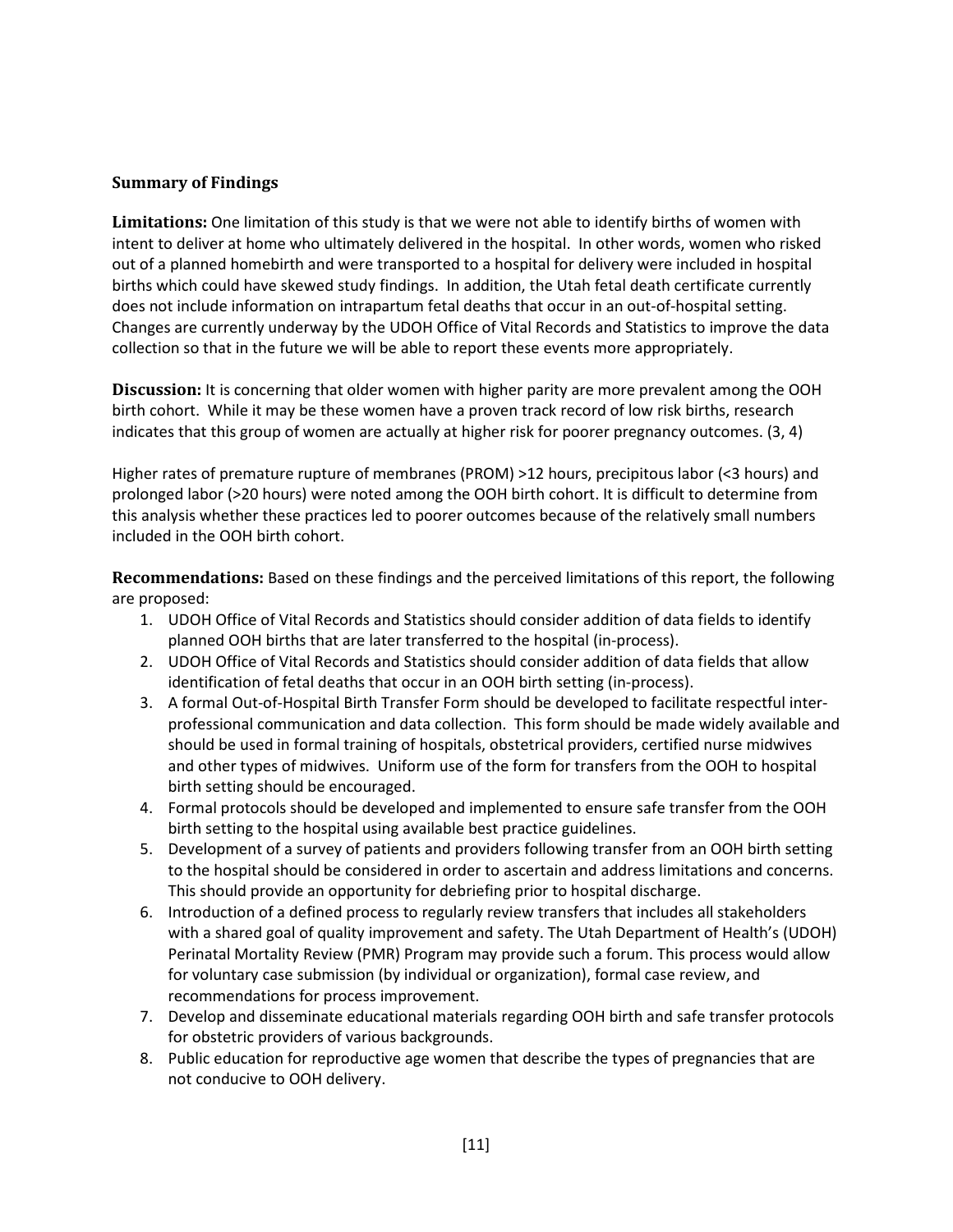9. Partnering with midwives to provide neonatal resuscitation training and education about appropriate emergency equipment needed to stabilize and resuscitate newborns.

#### **REFERENCES:**

- 1) MacDorman MF, Mathews TJ, Declercq E. Home births in the United States, 1990–2009. NCHS data brief, no 84. Hyattsville,MD: National Center for Health Statistics.2012.
- 2) Wax JR, Lucas FL, Lamont M, et al. Maternal and newborn outcomes in planned home birth vs. planned hospital births: a metaanalysis. Am J Obstet Gynecol 2010: 203; 243-248.
- 3) Jacob S, Bloebaum L, Shah G, Varner MW. Maternal mortality in Utah. Obstet Gynecol. 1998 Feb; 91(2):187- 91.
- 4) Bai, Jun ; Wong, Felix W S ; Bauman, Adrian ; Mohsin, Mohammed. American journal of obstetrics and gynecology, 2002, Vol.186(2), pp.274-8.

#### **The Utah Department of Health acknowledges the following individuals who contributed to the development of this report:**

Laurie Baksh, MPH Manager, Maternal and Infant Health Program Manager

Lois Bloebaum, BSN, MPA Director, Maternal Child Health Quality Improvement

Erin Clark, MD Maternal Fetal Medicine Specialist, UUHSC

Shaheen Hossain, PhD Manager, MCH Data Resources Program

Heather Johnston, RN, BSN, CPM, LDEM

Raeanne Peck, Midwife

Suzanne Smith, CPM, LDEM

Robert Satterfield, MSM Statistician, Data Resources Program

Nan Streeter, MS, RN Director, Maternal Child Health Bureau

This project was supported by the Health Resources and Services Administration (HRSA) of the U.S. Department of Health and Human Services (HHS) under grant number 1 B04MC281300100, Maternal and Child Health Services (\$5,777,200.00 FROM 10/01/2014 through 09/30/2016) 0.00% was financed with nongovernmental sources. This information or content and conclusions are those of the author and should not be construed as the official position or policy of, nor should any endorsements be inferred by HRSA, HHS or the U.S. Government.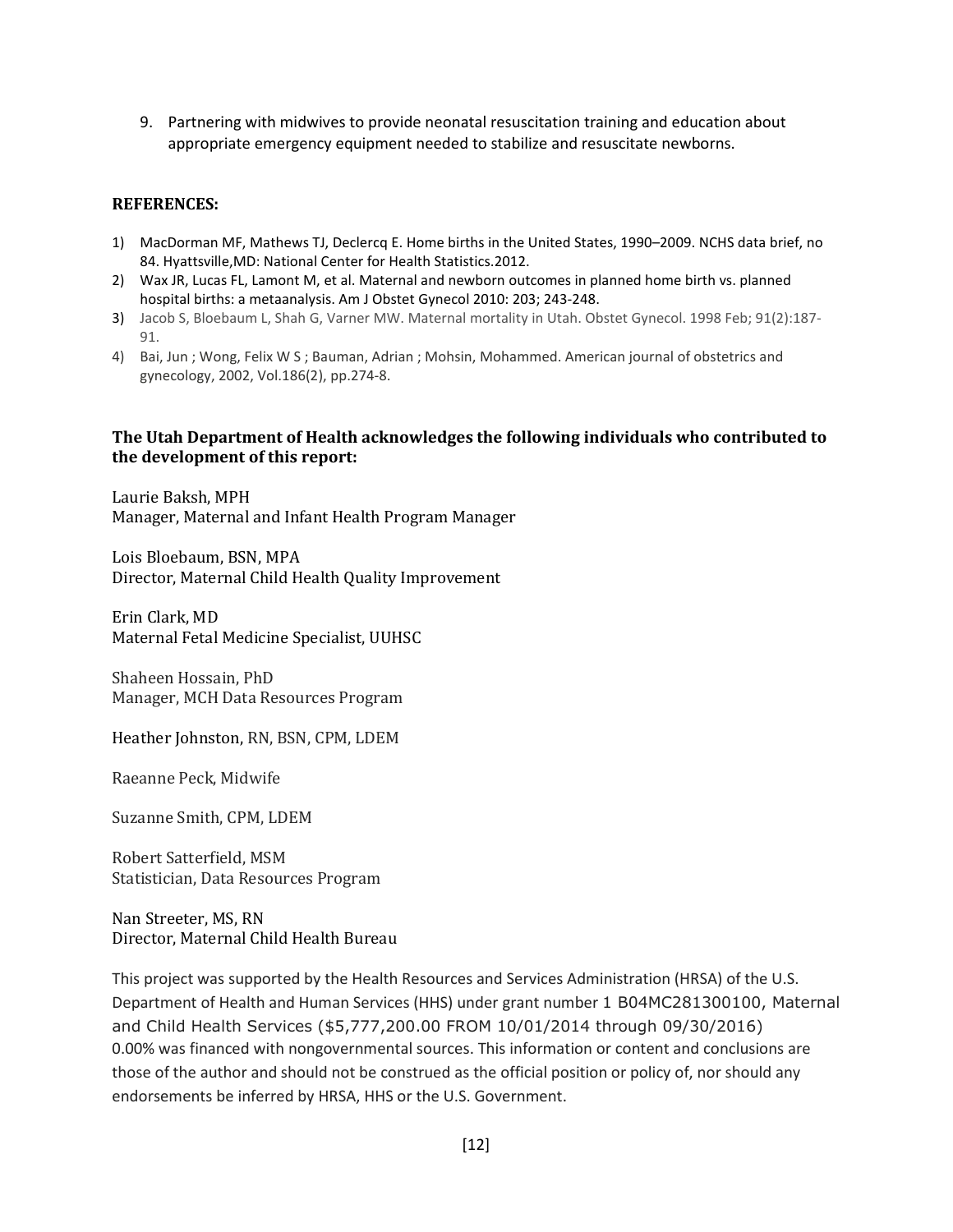## **APPENDIX:**

## **Birthing Centers**

**Licensed Birthing Center:** A licensed birthing center is stand-alone facility (out of hospital) that is regulated by Utah statue R432-550 under the authority of Utah Code Title 26-21. A facility is considered a birthing center under this rule if it consists of at least two, but not more than five birthing rooms. This statute provides health and safety standards for the organization, physical plant, maintenance and operation of birthing centers. Providers are required to be physicians or Certified Nurse-Midwives and to maintain hospital privileges and a transfer agreement with the closest hospital. Although unsuccessful to this point, repeated and ongoing attempts have been made to create workable regulations and solutions. There are currently no birthing centers licensed to operate in Utah.

#### **Unlicensed Birthing Center:**

An unlicensed birthing center, also known as a 'birth suite', is a stand-alone facility (out of hospital) that is exempt from regulation under Utah statute R432-550 because they consist of only one birthing room. There are currently 18 unlicensed birthing centers in the State of Utah.

## **Health Care Providers of Maternity and Newborn Care**

## **Midwives:**

**Certified Nurse-Midwife** (CNM) is certified by the national American Midwifery Certification Board (AMCB). CNMs have both Registered Nurse (RN) training and credentials, as well as a Master of Science or Doctor of Nursing Practice in nursing with emphasis in nurse midwifery. CNMs have been licensed by the state for many years, and are required by Utah statute to maintain a written plan with a physician for collaboration, consultation and referral when the need arises. Nurse-midwives may be credentialed to assist a surgeon during a Cesarean section. They can also prescribe medications, order diagnostic tests for their patients and provide normal newborn care. CNMs attend births primarily in hospitals but a few attend women in birthing centers and at home.

**Direct Entry Midwife (DEM):** Direct-entry midwives begin their midwifery education directly, without first completing a nursing degree. There are several different types of direct entry midwives that may legally practice midwifery in Utah.

**Certified Midwife (CM)**, individuals who have or receive an undergraduate degree in a health related field other than nursing and graduate (with Master's degree) from a midwifery education program accredited by American College of Midwifery Education (ACME). Graduates of an ACME accredited midwifery education program take the same national certification examination as CNMs but receive the professional designation of certified midwife. CMs are recognized in a few states, but none are licensed in Utah at the present time.

**Certified Professional Midwife** (CPM), is a national credential granted by the North American Registry of Midwives (NARM). The certification may be obtained via a variety of routes including attending an accredited direct-entry midwifery school, self-directed education and apprenticeship (referred to as the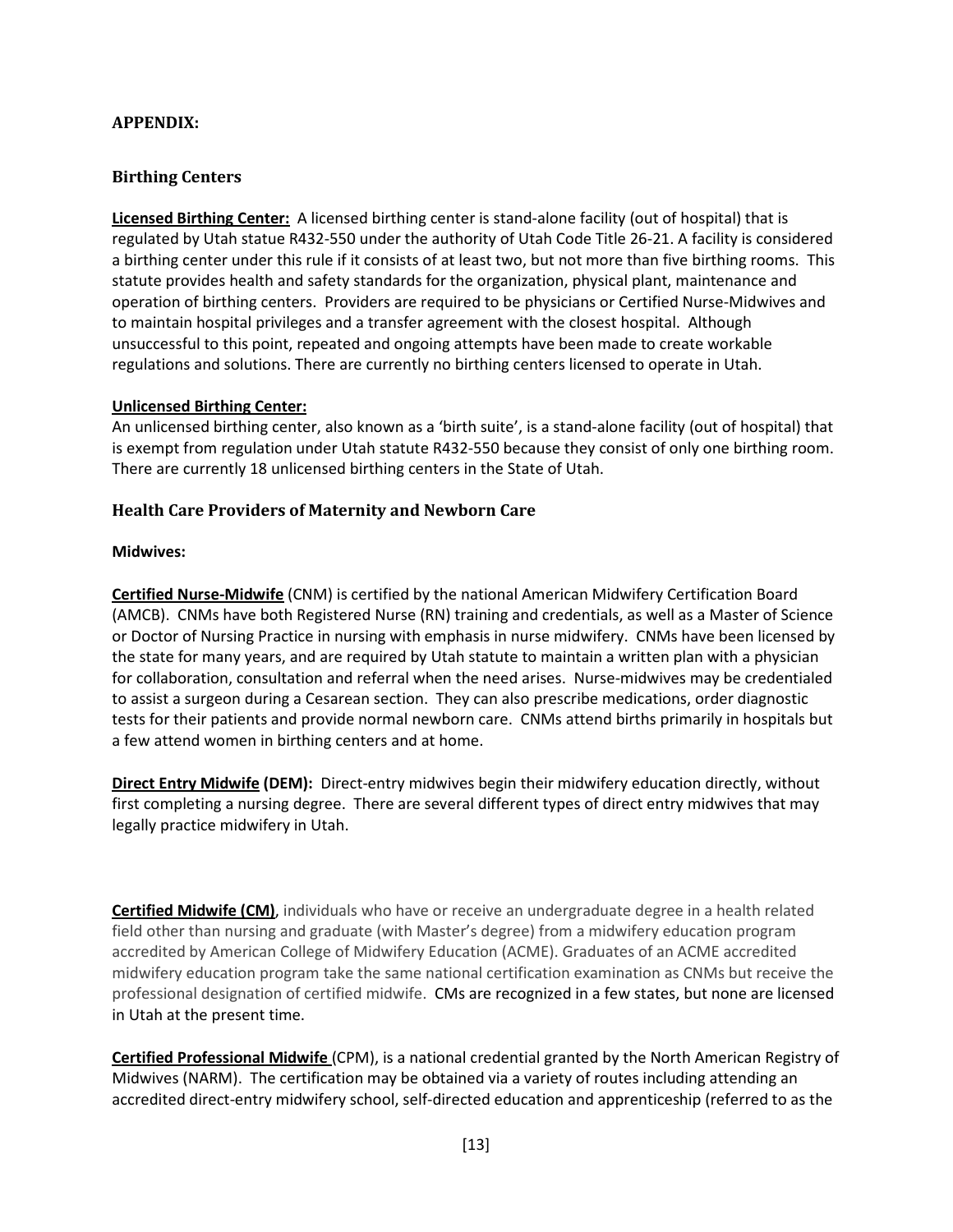Portfolio Evaluation Process), and various equivalency routes. Individuals with a CPM designation may be licensed or unlicensed to practice in Utah. Licensed Direct-Entry Midwives (LDEMs) and unlicensed midwives, commonly referred to as a lay midwife or traditional midwife may both be Certified Professional midwives.

**Licensed Direct Entry Midwife** (LDEM) Regulation by licensure has been in place in Utah since 2006 (Direct-entry Midwife Act, Utah State Code 58-77). To license, a direct-entry midwife must be a Certified Professional Midwife (CPM), a national credential granted by the North American Registry of Midwives (NARM). Licensed Direct-Entry Midwives are licensed to care for essentially normal pregnant women and their newborns up to six weeks of age. Standards of Practice detail consultation, referral and transfer requirements, (R156-77). LDEMs attend births in homes or in unlicensed birthing centers in Utah.

**Unlicensed Midwife (Other Midwife)** Direct-entry midwives in Utah may legally practice without a license (Direct-Entry Midwife Act, Utah State Code 58-77501(2)(a)). Unlicensed direct-entry midwives are not required to meet any particular educational standard, are not required to be nationally certified as a CPM, and are not required to meet the consultation and referral requirements specified for Licensed Direct-Entry Midwives. Because there are very few requirements or restrictions for unlicensed DEMs, their qualifications and practice vary widely. These midwives are designated as "Other Midwife" on the Utah birth certificate and referred to by a variety of names, including lay midwives, traditional midwives or simply direct-entry midwives.

## **MD (Medical Doctor)/DO (Doctor of Osteopathic Medicine)/Naturopath:**

**Naturopathic Doctor**: Licensed to practice in Utah, Naturopaths are required to graduate from an accredited four-year post-graduate residential naturopathic medical school and pass an extensive postdoctoral board examination (NPLEX) in order to receive a license. Naturopathic medicine is a distinct primary health care profession, emphasizing prevention, treatment, and optimal health through the use of therapeutic methods and substances that encourage individuals' inherent self-healing. Naturopathic childbirth means uncomplicated natural childbirth assisted by a naturopathic physician, and includes the use of: natural medicines; and uncomplicated episiotomy. In order to practice obstetrics in Utah, Naturopathic physicians are required to have an obstetric endorsement.

## **MD/DO:** Includes-

**Family Medicine physicians** who have four years of medical school followed by three years of Family Medicine residency, which includes 14 weeks of focused training in obstetrics. Family physicians provide general health care for all family members, including newborns. They provide prenatal care and attend deliveries in hospitals, and will consult with obstetrician/gynecologists (ob/gyns) for a woman with complications during pregnancy, labor or delivery. Some receive additional surgical training which allows them to perform Cesarean sections; otherwise a family physician can assist the OB physician in a Cesarean.

**Obstetricians** (ob/gyns) who are (preferably) American Board of Obstetrics and Gynecology boardcertified physician, or (preferably) an American Board of Osteopathic Obstetrics and Gynecology certified osteopathic physician (DO). These physicians attend four years of medical school and then four